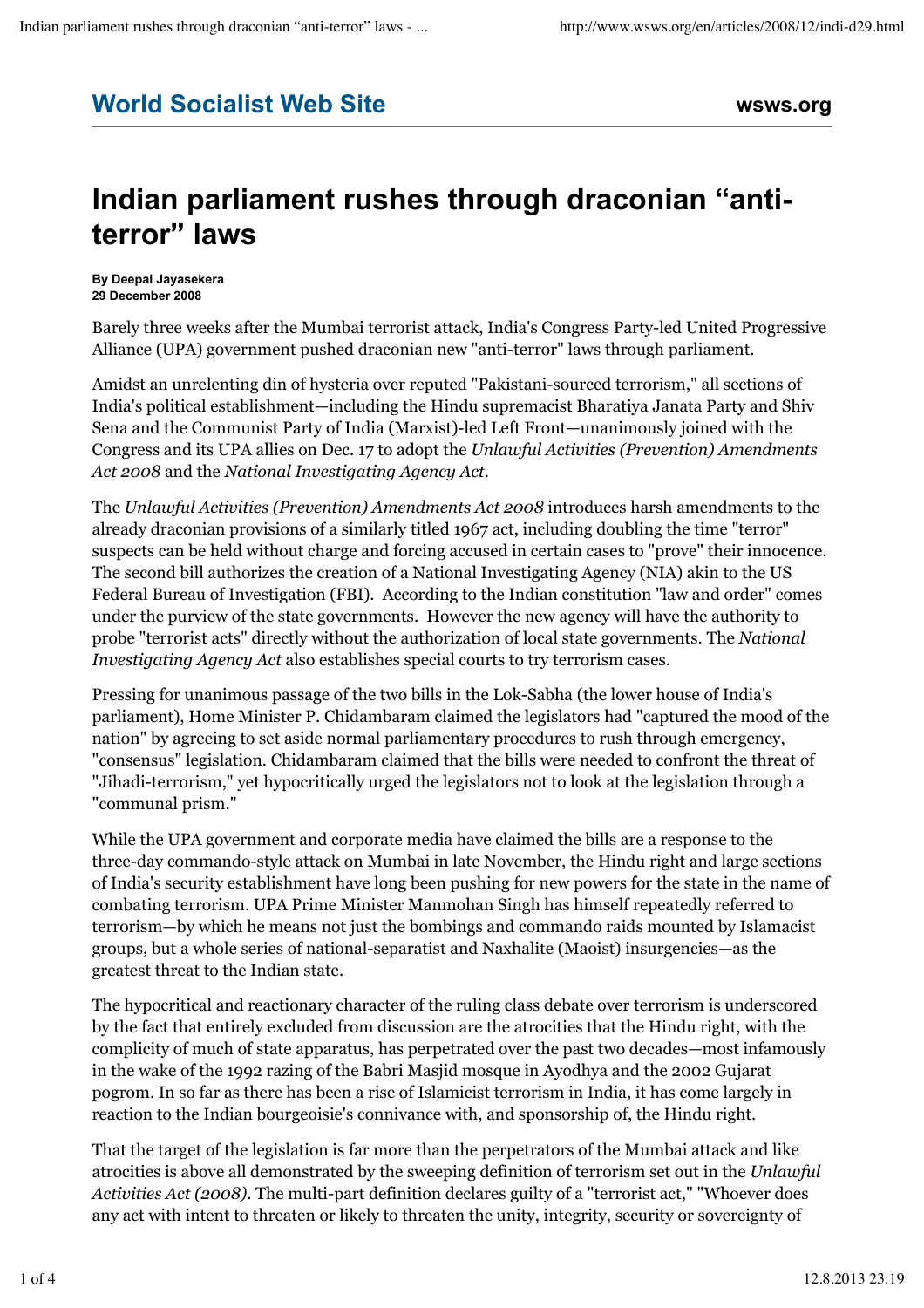India or with intent to strike terror or likely to strike terror in the people or any section of the people in India or in any foreign country" using any "hazardous substance" likely to cause injury or property damage or disrupt essential services; or by using "criminal force" or threatening criminal force to "overawe" any public official; or who seeks to compel the Indian government, any state or foreign government to do anything by detaining or kidnapping anyone.

The bill goes on to make it a crime liable to a minimum of five years and a maximum of life imprisonment to raise, collect, or provide funds, "directly or indirectly," "likely" to be used to "commit a terrorist act."

It also provides, according to an analysis carried out by Amnesty International, "no clear and strict definition of what constitutes 'membership' of a 'terrorist gang or organization.'" This opens the door to the witchhunting of large numbers of people who support the objectives of an organization deemed by the Indian state to be terrorist, but who are in no way involved in violence.

The bill's definitions of terrorism and support for terrorism provide the legal framework for the Indian state to greatly intensify its attempts to crush through state violence the ethno-separatist insurgences in Kashmir and the north-east and the insurgencies being mounted by several Naxalite groups. (According to the Indian government, Naxalite insurgents are active in about 180 administrative districts or more than one-fifth of the entire country.)

The Naxalites are a retrograde, nationalist political tendency. But they have been able to gain support in some of the poorest and most remote areas of India because of the tremendous agrarian crisis and because the mainline Stalinist parties, the Communist Party of India (Marxist) and the Communist Party of India, have politically paralyzed the working class.

The Naxalite movement enjoys the support of a layer of students and has a network of support and cultural organizations, some of them patronized by well-known intellectuals and artists. Such activities have now been criminalized and there is every reason to expect that the ruling elite will utilize these new laws to launch a dragnet against Naxalite-aligned groups and their supporters.

The legislation could also be invoked in the future directly against the working class, as almost any form of resistance to the state could be labeled a threat to the "unity, integrity, security or sovereignty of India." Sections of the corporate media have long denounced *hartals* (political strikes) and *gheraos* (in which protesters surround and detain a government official or corporate boss) as violent acts, based on "terrorizing" opponents.

## **Overturning of key juridical principles**

Of no less importance is the fact that the legislation overturns longstanding juridical principles, laying the basis for further attacks on democratic rights.

Police are now empowered to arrest "terrorist suspects" and detain them for 180 days without filing any formal charges. Under the 1967 Act the maximum period of imprisonment without formal charges was 90 days.

Foreign "terror suspects" or indeed almost any foreign national accused of entering the country illegally will have no right to bail. Even for Indian nationals, bail will be difficult if not impossible to obtain, as it is subject to the consent of a judge of the special "terrorist" court. The state is empowered to freeze, seize or attach funds and other financial assets or economic resources reputedly held by "suspected" individuals on behalf of terrorist organizations.

If a suspect is caught with "weapons," the law will presume the accused is guilty; in other words the burden of proof will be shifted from the state to the accused, thereby violating one of the most essential principles of civil liberty—"innocent until proven guilty."

The special courts established under the *National Investigating Agency Act* will try terror suspects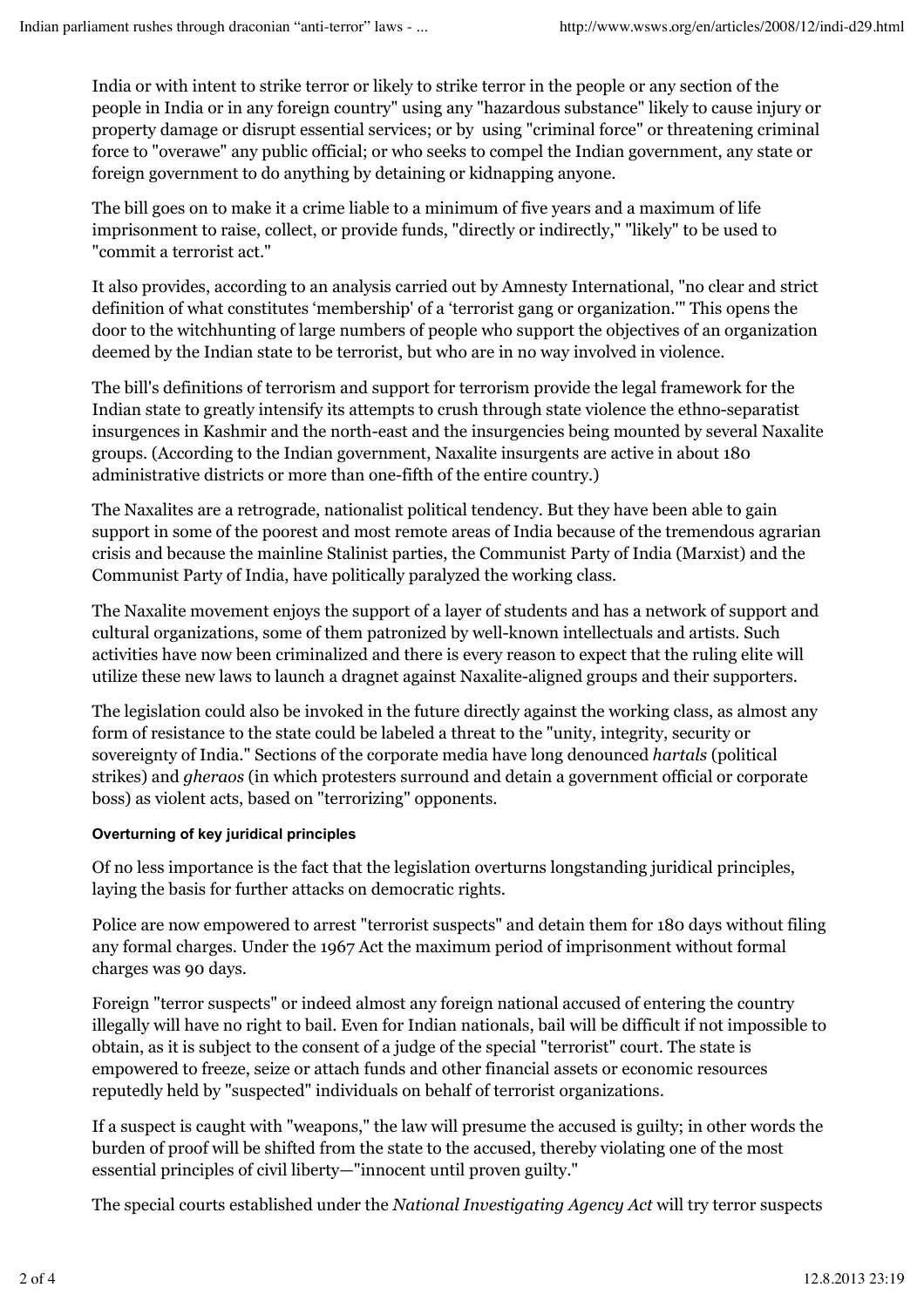in camera, denying the public knowledge of the proceedings and thereby greatly facilitating convictions on the basis of flimsy or concocted evidence.

The UPA government's adoption of the *Unlawful Activities (Prevention) Amendments Act 2008* and the *National Investigating Agency Act* constitutes a further major shift to the right on the part of the Congress Party, the Indian bourgeoisie's traditional party of government. In July, the Congress-led UPA broke with the Stalinist Communist Party of India (Marxist) and its Left Front (which had been providing the minority government with the parliamentary votes needed to remain in office), so as to press forward with the Indo-US civilian nuclear treaty and, more broadly, a "global, strategic" partnership with US imperialism.

In passing the twin "anti-terror" bills, the Congress is adapting and giving succor to the Hindu right. In a communally-laced propaganda offensive, the official opposition Bharatiya Janata Party (BJP) has long accused the Congress of being "soft on terrorism" because it wants to attract Muslim votes. This Hindu communalist party, which was swept from the power by the Congress-led UPA in 2004, has particularly lashed out against the UPA government for its repealing of the Prevention of Terrorism Act (POTA), legislation the previous BJP-led government adopted in 2002 following a terrorist attack on India's parliament and in the midst of a massive military mobilization and threats of war against Pakistan.

The Congress Party made much of its repeal of POTA after it came to power in 2004, conceding that it was anti-democratic, had resulted in police dragnets in which large numbers of innocent people, especially Muslims, had been victimized, and had been used by various state governments to witchhunt political opponents.

The Congress Party has now come full-circle. The new laws adopt the key elements of POTA, including long detentions without charges, a broad definition of terrorism, placing the burden of proof on the accused, and closed trials in special courts. Only a few provisions are different. Unlike POTA, the new law does not allow prosecutors to use "confessions" made to police officers. (India's police and security forces have an appalling human rights record, including routine use of summary executions and torture.)

The *Times of India* in its article entitled "POTA Back as New UAPA?" concluded that the new legislation is indeed "old wine in new bottle."

## **The BJP welcomes the Congress' "U-Turn"**

The Congress Party's lurch to the right was acknowledged by BJP leader L.K. Advani, but he made sure to once again admonish the Congress for having repealed POTA and to demand even more repressive measures, such as making police-elicited "confessions" admissible in court.

Said Advani, "I cannot express happiness but I express satisfaction today. You have today admitted that the government was wrong for 10 years and will rectify mistakes. You have woken up from Kumbhakarna's sleep. (Kumbhakarna is a character in a Hindu epic who is always in deep sleep.) I want that you admit that you were wrong. . . . You attacked us as if we had committed a crime when we ushered in the Prevention of Terrorism Act (POTA)."

Having lectured the Congress for having termed POTA as "anti-minority," Advani concluded by proclaiming, "Today I am happy with your U-turn."

The Congress-Party led UPA government has used last month's Mumbai attack to ratchet up tensions with Pakistan, India's historic rival, and thereby force it to cut off support for the anti-Indian insurgency in Kashmir, to divert popular attention from the fallout within India of the world economic crisis, and now to mount a sweeping attack on democratic rights.

In the process, the self-avowed "secular" Congress has joined hands with the BJP, while competing with the Hindu supremacists as to which party is the most resolute against terrorism and Pakistan.